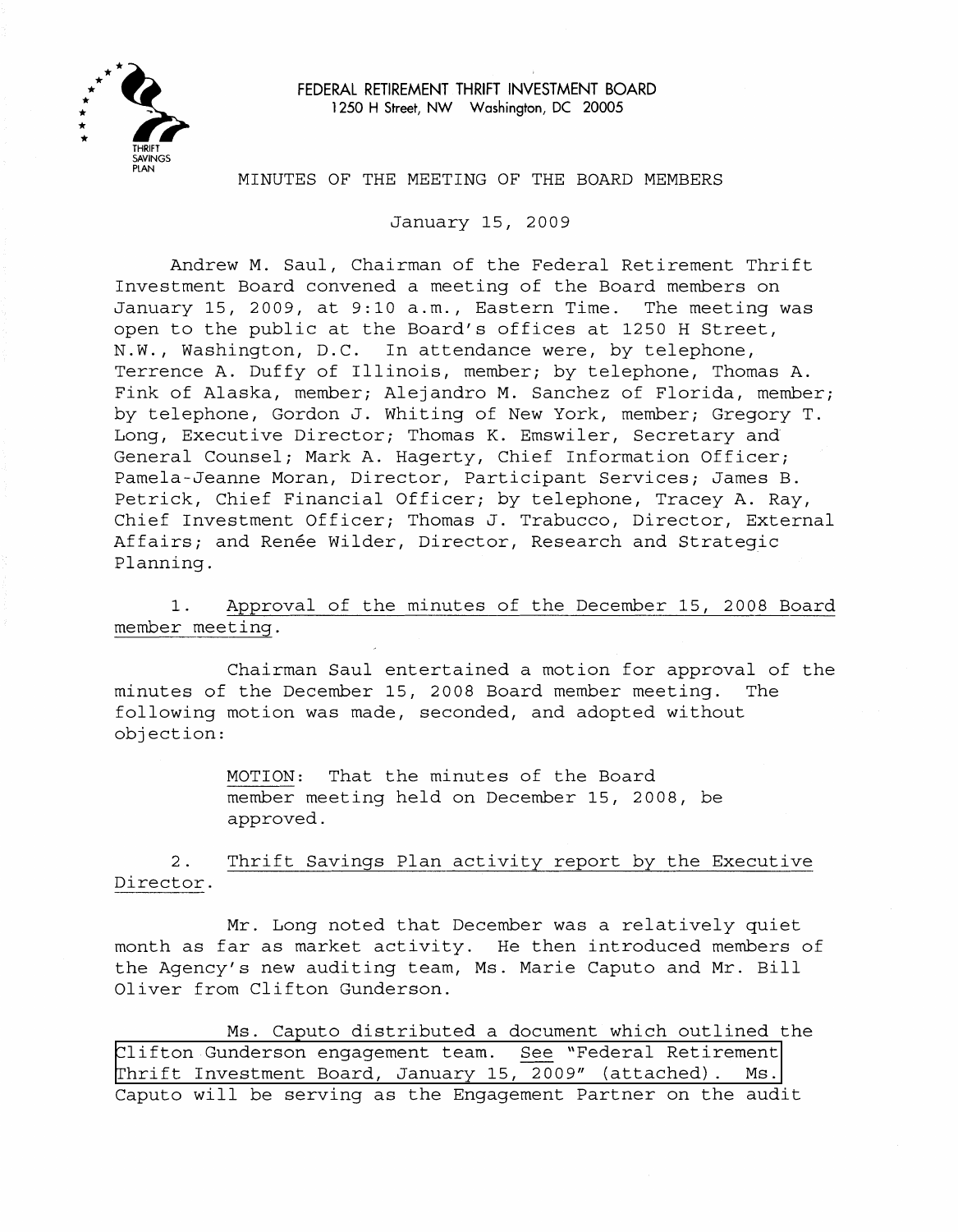for the year, as well as the Engagement Partner for the interim review which will be conducted during the summer. Mr. Oliver is the unassociated Quality Review Partner. Mr. Oliver will support Ms. Caputo on the audit and any technical matters and will also conduct an upper-level review of the financial statements in key audit areas. Mr. George Fallon is the IT Partner and will be responsible for the technical portion of the audit. Ms. Caputo noted that her firm is not conducting a separate IT audit but the firm is looking, generally, at IT application controls which support the financial statements. Mr. Bob Halpin will be working with Mr. Fallon on the IT side, and Ms. Heather Plitt will be serving as the Financial Audit Manager.

Ms. Caputo noted that there are resources which are not on the chart. Ms. Anita Ford is the Director of Assurance Services, and Mr. Bill Germal is on the Technical National Team and specializes in working with employee benefit groups. Ms. Caputo commented that she is the firm-wide leader in its employee benefit plan niche.

Mr. Oliver stated that his role as Unassociated Partner will be to conduct the final quality control review as someone who has not been active in the audit. He will review the engagement and consult with Ms. Caputo on the planning to make sure that the planning is fully completed and approved before the engagement begins. Mr. Oliver added that he will also consult on any unusual issues that may arise during the audit. During the first year Mr. Oliver will be more involved, and in the following years, Mr. Oliver's role may be less involved.

Chairman Saul then emphasized that he and his fellow Board members take the audit very seriously. He stated that because the Agency does not have a formal audit committee, he considers himself and the other Board members to be the audit committee. The Board can be reached at any time if her group needs anything. If the auditors feel they need to speak to Chairman Saul, they can reach out to Mr. Emswiler, the General Counsel, and the Board will immediately take any action the auditors feel is necessary to safeguard the Plan's assets.

Ms. Caputo and her team are spending more time with the organization on this audit since it is a new organization to them. Additionally, the audit team will be looking at the data center and the Agency's financials. Chairman Saul emphasized that Clifton Gunderson should do whatever it deems necessary to

 $\boldsymbol{2}$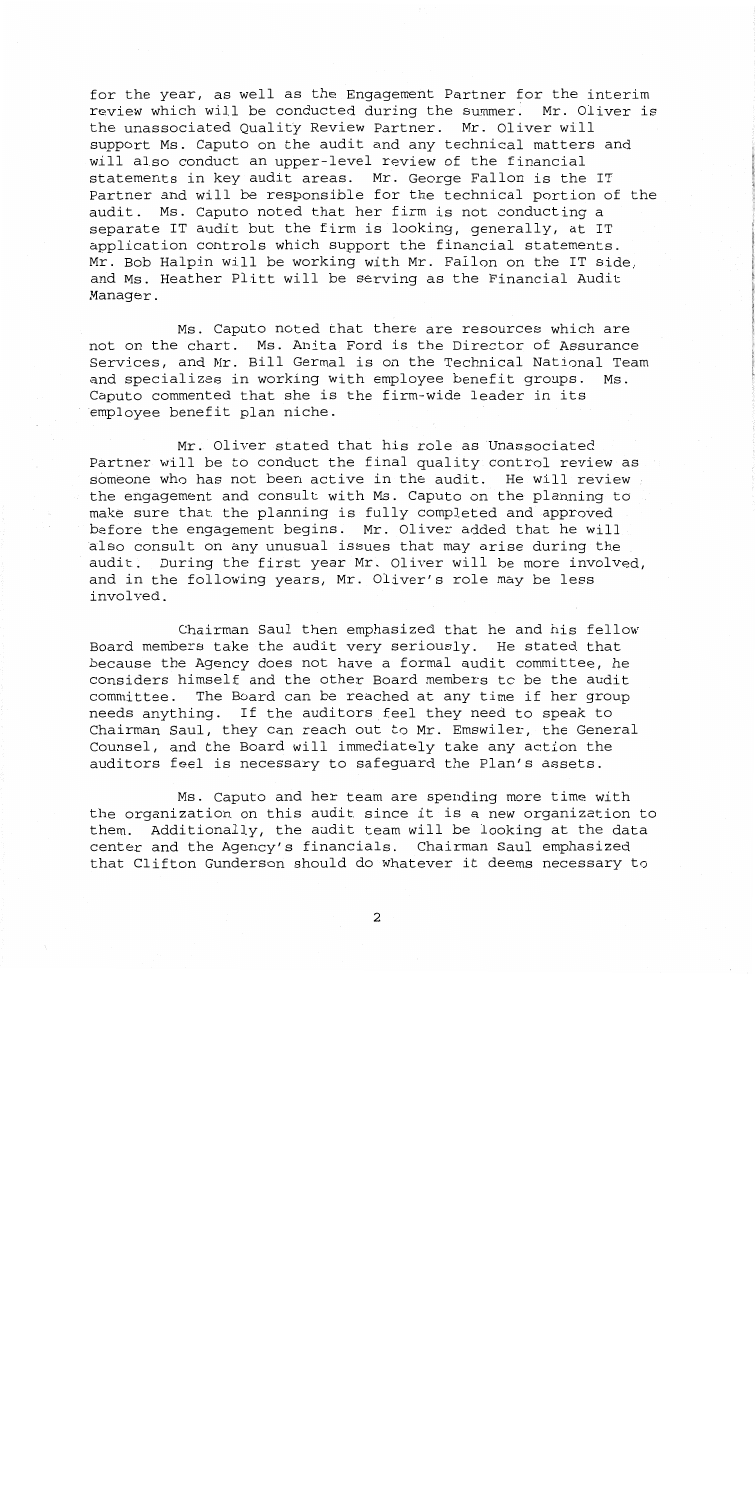learn about the Agency and suggested that Ms. Caputo speak to the Department of Labor. He noted that the auditors report, not to the Agency's staff or Executive Director, but to the Board.

Mr. Sanchez added that Mr. Long and the Agency team are doing a fantastic job, and that the Board is very happy with the way the Agency is being managed. He commented that, even if her team comes across potential enhancements that are not within the scope of the audit, Ms. Caputo should feel comfortable sharing any potential improvements to the Agency's operations. If there is a finding outside of the scope of the audit, Clifton Gunderson will report on such a matter in the management letter.

Ms. Caputo then discussed the outline of the engagement scope. Clifton Gunderson is currently performing an audit of the Thrift Savings Fund's financial statements for the year ending December 31, 2008. This audit will include the internal control environment on the manual control side as well as the information technology controls. Clifton Gunderson will be issuing a report on any control deficiencies it finds, as well as other matters. This will not be an audit opinion on internal controls but will be a document communicating items that came to Clifton Gunderson's attention during the course of the audit. Additionally, across the course of the engagements and audit, there were will be several meetings between Clifton Gunderson and the Board.

Clifton Gunderson's work will be done in accordance with auditing standards that are generally accepted in the United States. The audit will be performed in a phased approach. Ms. Caputo emphasized that communication will be key during the audit process.

At this point, Clifton Gunderson has completed the planning stage. It is focusing on internal control testing. Clifton Gunderson will be coming back to the Board after the Presidential inauguration to continue with its onsite testing. This will continue into March and final reports will come towards the end of March. Each Board member will receive a copy of the final report.

Ms. Caputo noted that her team is focusing on clarifying the risks involved with the audit and in the financial reporting process. She welcomed the Board members to alert her group to any risks that may not be evident. Chairman Saul noted that normal financial controls are an area to focus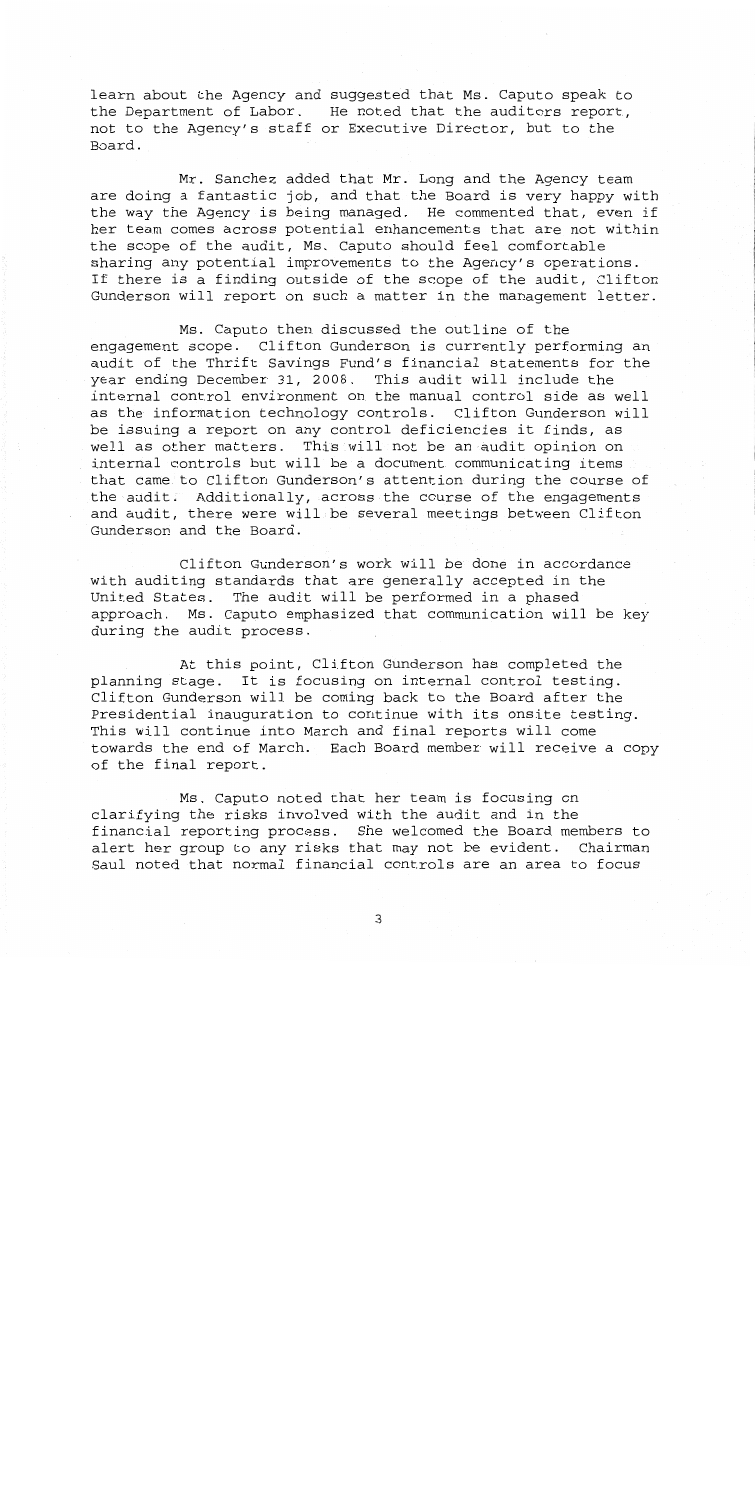on, and also encouraged Ms. Caputo and her team to become familiar with the Agency's systems. It is important that Clifton Gunderson become familiar with the Agency's systems as the Agency is making significant systems-based changes. Ms. Caputo noted that Clifton Gunderson has a team focused on that area. Chairman Saul suggested that Clifton Gunderson attend the upcoming Board meeting at Serco.

a. Monthly Participant Activity Report

Ms. Wilder then reviewed the report on TSP<br>See "Thrift Savings Fund Statistics" (attached). a. Monthly Participant Activity Report<br>Ms. Wilder then reviewed the report on TSP<br>statistics. <u>See</u> ["Thrift Savings Fund Statistics" \(attached\)](http://www.frtib.gov/pdf/minutes/MM-2009Jan-Att1fundstatistics.pdf).<br>Ms. Wilder reported that the good news for the month was Plan assets were back to pre-November/October levels, and the Plan is above \$200 billion.

The other piece of very positive news is that the number of Plan participants has broken the four million participant barrier. Chairman Saul noted that there has been some discussion about modifying private sector 401(k) plans but, since the TSP now has four million participants, Federal workers must like the TSP the way it is structured. Ms. Wilder agreed but noted that the Plan's participation rate dropped approximately three to four percent and dipped to levels that the Plan has not seen since 1997. However, relative to the 401 (k) market, the Plan is doing well.

Chairman Saul commended the Plan for its liquidity. Participants have a very liquid option in the **G**  Fund, and not many plans give you daily liquidity for your entire retirement. This liquidity is very important especially at a time when markets are trending down. Chairman Saul noted that he is surprised that the number of Plan loans has not skyrocketed. He noted that he understands that many people moved their money out of equities and into debt in order to protect themselves. Though, like every asset class, the Plan has experienced losses, the Plan has held up very well during a time of extreme market volatility.

Ms. Wilder noted that the Agency continues to get the message out to participants that investing should be for the long-term. The January/February Highlights, which is available on the Web, emphasizes this message of long-term investing. Mr. Sanchez noted that participants purchasing at the current low prices will be well poised when the market goes back up.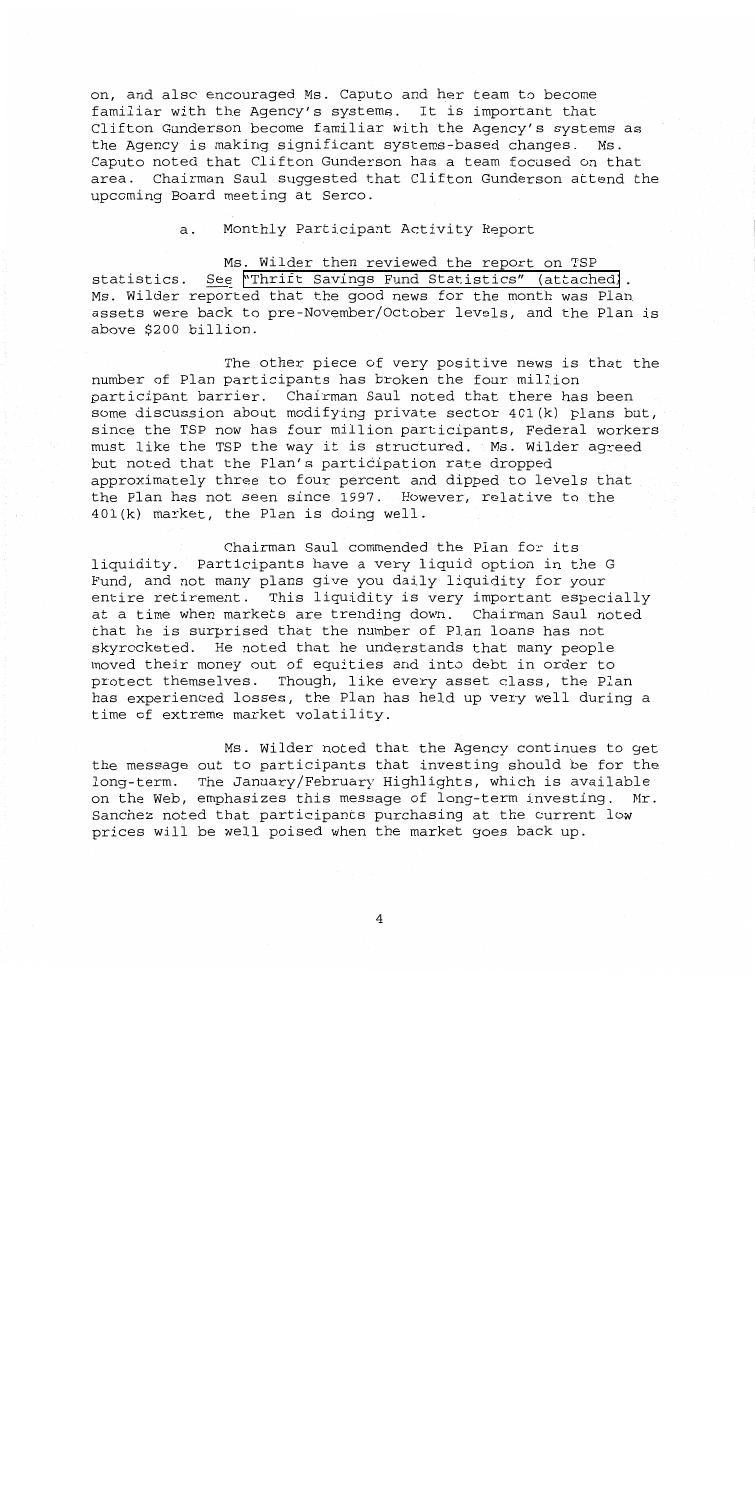Chairman Saul again emphasized that the Plan has held up well during the recent financial upheaval and that the Plan is well constructed. Mr. Long agreed and commented that, in comparison to other similar funds, the L 2010 Fund sustained relatively minimal losses.

Mr. Duffy noted that he is cautious about talking about the economics of the marketplace but he has seen a lot of de-leveraging in the financial industry. He also commented that he has not seen a lot of money coming back into the market. However, he noted that it is very early in the year and that the volumes at the Chicago Mercantile Exchange are down but not significantly. Mr. Duffy feels that people are waiting to see what happens during the first 30-60 days of the new Presidential administration before making a decision on how to proceed.

Mr. Duffy believes that the Plan has functioned well. He credits this to the diversification of the portfolio and the participants who have moved some of their riskier assets into Government securities. Chairman Saul noted that, as of December 31st, 58 percent of assets are in the G or the F Fund and 42 percent in equities. Mr. Duffy noted that this composition is completely inverted from most 401(k) plans which are mostly 60 percent equities and 40 percent in cash. Chairman Saul noted that he knows of no fund where people can move so quickly. Mr. Long noted that other plans allow movements into money markets but they do not have the G Fund. Chairman Saul and Mr. Duffy noted that the fact that the Plan is an all-index fund allows for greater liquidity at a time like this. Chairman Saul commended Congress for successfully constructing the Plan and believes its success is another reason why the Plan should not add complexity.

b. Gross and Net Expenses Report .

Mr. Long then discussed Mr. Petrick's report entitled ["Gross and Net Expenses 2004-2008" \(attached\)](http://www.frtib.gov/pdf/minutes/MM-2009Jan-Att2Expenses.pdf). In 2008, the cost of running the TSP was 4.3 basis points. The net impact to participants is 1.8 basis points which is up fourtenths of one basis point over last year - a miniscule amount.

Chairman Saul wanted to know what the costs would have been if the upgraded system was eliminated from the analysis. Mr. Long did not have those figures but noted that the Agency spent a substantial amount of money on the systems upgrade. Mr. Long emphasized, first, that, even with a substantial investment in hardware and related services, the

5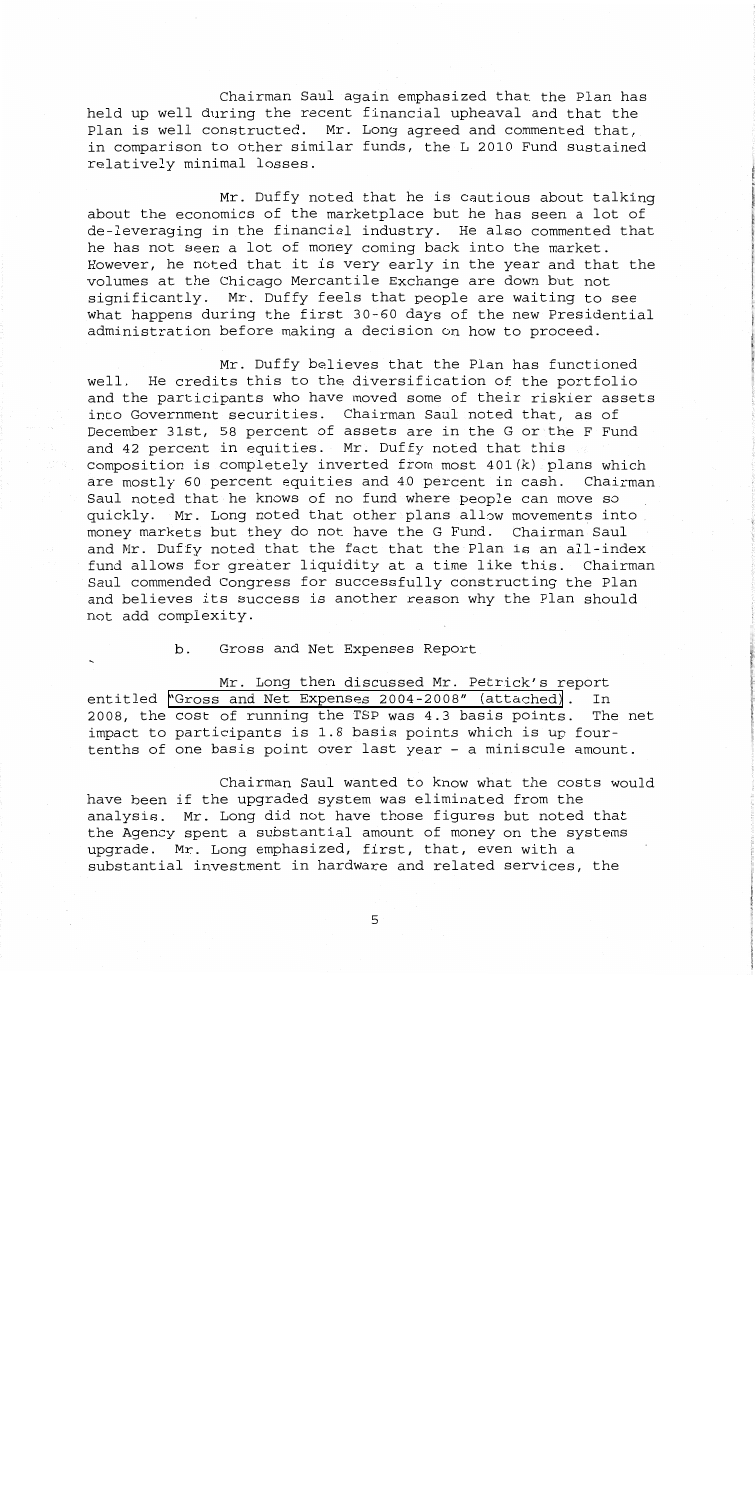Agency's expenses are very low. Second, Mr. Long commented that it is important to recognize that there is an element of the Agency's expenses which it does not control. If forfeitures decrease substantially in the future, participants will see an increase in their fees.

c. Legislative Report

Mr. Trabucco noted that since the last Board meeting, it is a new year and a new Congress-the 111th Congress. Though the new Congress is still going through its organizational stages, it is stepping-out rather briskly to address the legislative issues which were outstanding at the end of the 110th Congress.

Recall that the Board members sent Congress a proposal requesting the authority for automatic enrollment and to set the L-Fund as the default fund. The House passed this legislation, and added three provisions - the Roth authorization, the mutual fund window, and immediate matching contributions for new FERS employees. The Agency was agreeable to these changes but still had background work and research outstanding. The Agency wanted to survey its participants to know if there was sufficient support for these features to justify the expense and resources required to put them together. Mr. Trabucco noted that the Agency has some preliminary information from the participant survey, and Ms. Wilder will brief the Board when that information is final.

Mr. Trabucco noted that, as the Agency has always done, he continues to keep the Employee Thrift Advisory Council (ETAC) apprised of the legislative developments. ETAC would like to have a meeting to discuss the legislative proposals and the new Congress. Mr. Trabucco added that ETAC Chairman James Sauber enjoyed the last ETAC/Board joint meeting and envisioned such a meeting this summer.

Chairman Saul suggested that waiting until the summer was too long to wait to have the joint ETAC/Board meeting. Mr. Trabucco noted that Chairman Sauber had surveyed his members and that ETAC was planning to meet on February 4th to review the five legislative issues as well as the surviving spouse TSP account proposal which was brought forward by ETAC members and the administrative subpoena proposal which will help the Agency better protect Plan assets. After the ETAC members work through these items, they will report back to the Board at the February Board meeting. Chairman Saul suggested that the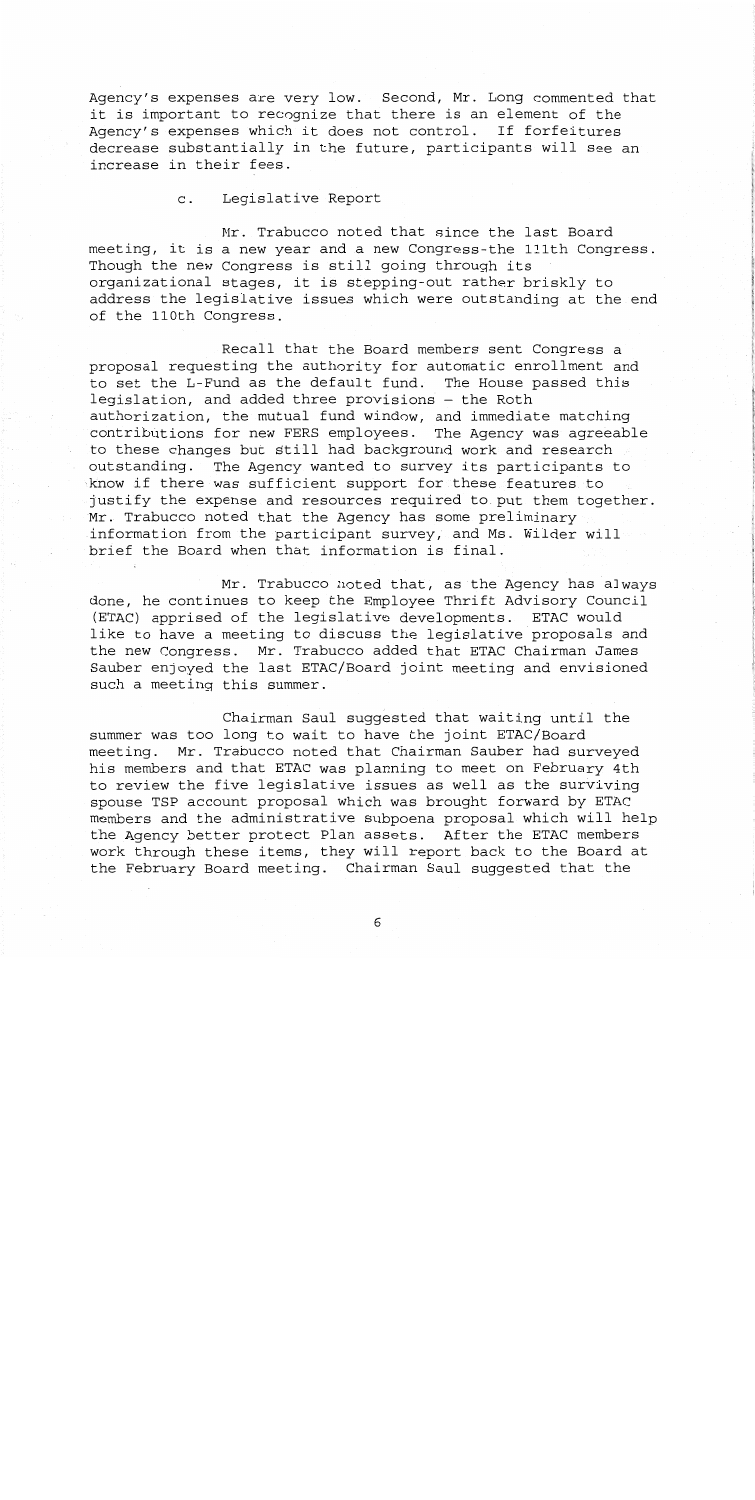Board hold a joint meeting with ETAC on February 4th or 5th. Mr. Trabucco recommended against that idea as Chairman Sauber stated that he preferred an initial, ETAC-only working session.

Chairman Saul and Mr. Sanchez suggested that the joint Board/ETAC meeting should be sooner rather than later. The next Board meeting is in Reston, Virginia on February 17th. Chairman Saul asked if the ETAC members would want to meet in Reston or at the Agency on that date. Mr. Long suggested that the Board members should talk to Chairman Sauber to determine what he wants to do. Mr. Whiting also noted that the Board valued the joint ETAC/Board meeting and would like to have another such meeting as soon as possible. Chairman Saul noted that he believes the joint meeting should be done in February or March at the latest. Mr. Trabucco will discuss the joint meeting with ETAC and noted that having an agreed-upon plan is a good idea. It will be important to go to the Hill with items recommended by the employee unions and the Board to show a unified force.

Mr. Trabucco noted that he has advised Hill staff of the emerging schedule and how the Agency intends to deal with it. Though they are still organizing, they are fully aware of the Agency's agenda.

Chairman Saul noted that, with a Democratic Congress and Democratic President, and since the majority of ETAC members are affiliated with unions, it will be important to have the support of the unions when going to Congress. Mr. Trabucco acknowledged that the group still has some work to do during the February 4th meeting and that he will extend the Board's invite to hold an earlier joint meeting. Chairman Saul noted that he would be willing to attend the February ETAC meeting if Chairman Sauber thought it would be beneficial. The agenda for the February 4th ETAC meeting will include last year's legislative proposals, the survey results, and Ennis Knupp's analysis of a recent proposal from the REIT industry. Mr. Trabucco noted that the goal of the meeting is to make sure that people are up-to-date on the facts. For example, the Agency made a special outreach to the Department of Defense which expressed concerns regarding automatic enrollment. In sum, in consultation with Congress and the unions, the Agency is taking the first step in what is going to be a one- or two-year effort to get the legislative proposals into a form that works best to get them completed.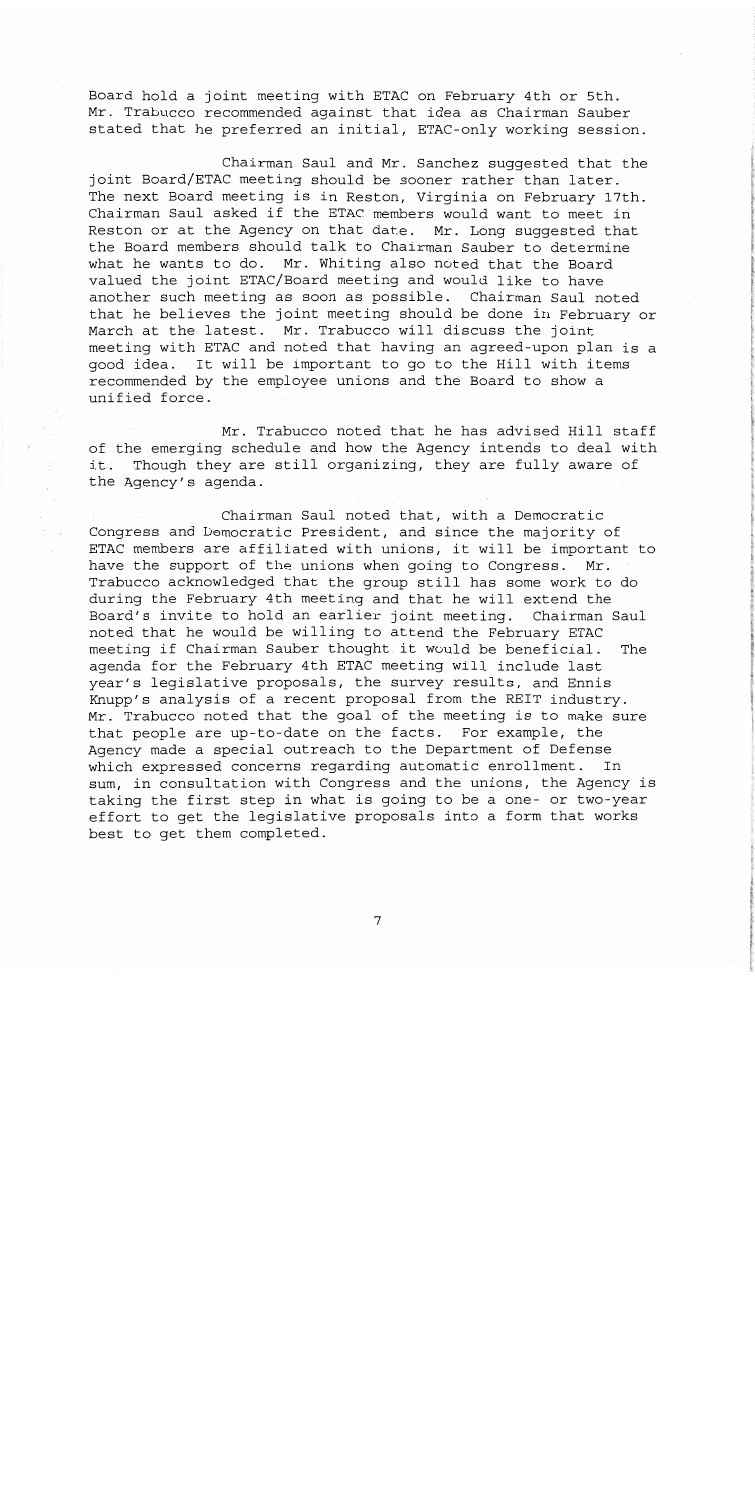Mr. Sanchez noted that he would like to see Mr. Long hold another meeting at the Pentagon this year. He also asked Mr. Trabucco to review new Hill assignments which impact the Agency. In particular, Mr. Sanchez mentioned that Senator Voinovich is retiring. Mr. Trabucco did talk to a member of Senator Voinovich's staff, and Senator Voinovich will remain in office for two more years and, during that time, wants to be actively engaged on TSP issues.

There have not been any significant changes in the committees which have jurisdiction over the Agency. Mr. Trabucco did note that the Committee on Homeland Security and Governmental Affairs has more positions which it must fill than most other committees. It is very busy at the beginning of Congress because a lot of appointments have to be made and, from the get-go, it will be a very active committee under Senator Lieberman. Mr. Trabucco closed by stating that he will get back to the Board members regarding the joint ETAC/Board meeting.

> d. Office of Participant Services Report

Mr. Long explained that, because you must pay taxes on money that has been tax-deferred for a long period of time, if you are 70 1/2 years old or in the year you turn 70 1/2, you are required to take minimum distributions from your TSP account. This requirement means that people in this age group are required to take money out of their retirement plans in a year when assets are down substantially. As a result, on December 23rd, President Bush signed the Worker Retiree and Employer Recovery Act. Because of the holidays, the Agency has had limited time to work through and digest this new law. Mr. Long commended Ms. Moran and her team for working through the complications of this change.

Ms. Moran explained that even prior to President Bush signing the Worker Retiree and Employer Recovery Act into law, the Agency was receiving phone calls and letters from participants. In implementing this Act, there are special challenges for the Agency. Unlike **IRAs** or some 401(k) plans that make annual distributions only at the end of the year, many TSP participants take their money out of the Plan in monthly payments. Additionally, the TSP's governing statute requires participants to begin withdrawals when they are age 70 and 1/2. Ms. Moran noted that there is the issue of the law saying that 2009 RMDs are not required and the TSP's governing statute requiring withdrawals.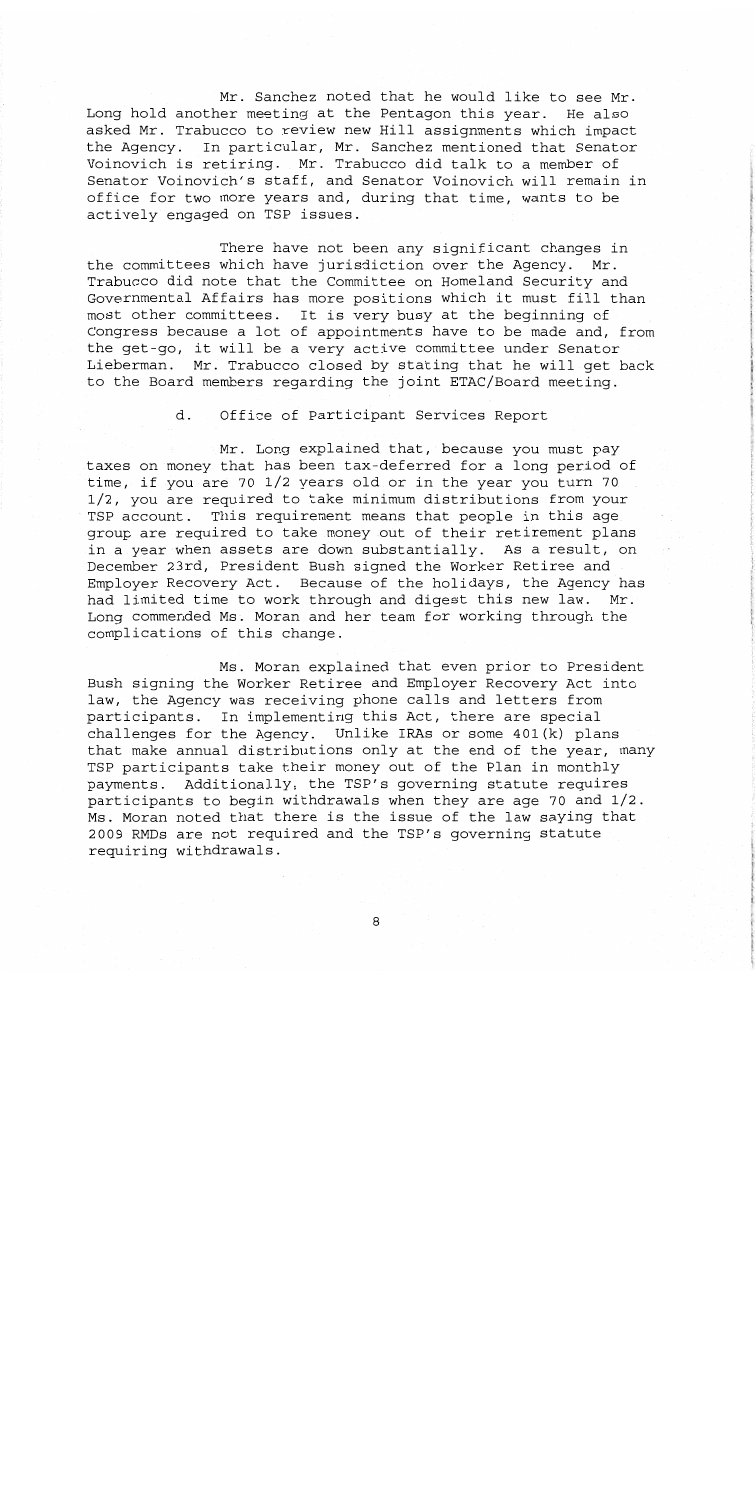Ms. Moran emphasized that P.L 110-458 has nothing to do with 2008 distributions. Participants must still receive those required minimum distributions. The Agency is working with the Serco and SunGard contractors to change the way the Agency processes payments, and, basically, the system is ignoring the RMD component of a withdrawal. For those participants who are already taking monthly payments, the Agency is allowing them to have a one-time special opportunity to change their monthly payment amount to an amount not less than \$25. If a participant is in the middle of a stream of monthly payments based on life expectancy, and, ordinarily that person would get \$275 per month, that person can ask the Agency to reduce the payment amount down to \$25. At the end of the year, the \$25 will either continue or the Agency will give the participant the opportunity to increase the amount under the normal rules. This allows the Agency to be in compliance with both P.L. 110-458 and its governing statute.

Ms. Moran commended the folks who are working on the implementing those changes and noted that she hopes they will be completed by the end of the following week. The processing is being done manually. For problem forms, the processing units are contacting the call centers, and the call centers are contacting the participants. At this point, the Agency has received 250 forms requesting changes in payment, and it expects that this number will spike later in January and into February and then trail-off across the year. At the end of year there may be some changes in order to help participants switch back if they want to.

From a communications perspective, the Agency has 75,000 participants who are 70 and 1/2 or older and potentially affected by the law. Ms. Moran's group put a notice on the Agency's Web site and, with the regular end-of-year notice, sent an insert to those affected that states that the law has changed and that that a special mailing will be mailed out later once the details have been worked out. Ms. Moran shared copies of the letter and special tax notice but noted that they are still in pre-production and have not gone into final production review. Mr. Long signed the letter only this morning. She stated that the notice will be on the Web site that afternoon or the following day and the letter is going into the mail late next week.

Ms. Moran added that the Agency is working on processing the required minimum distribution component of death benefits payments and court orders. Ms. Moran cautioned that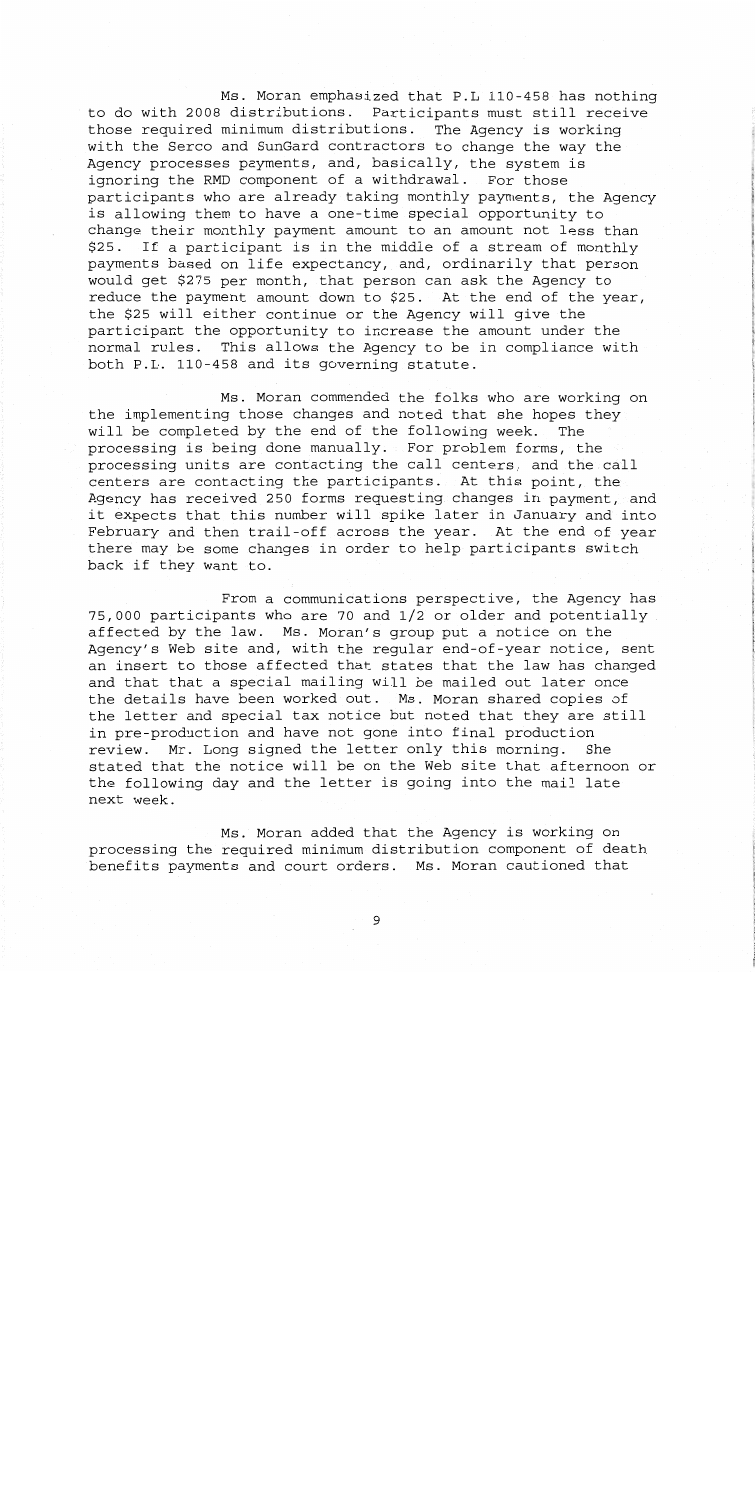the Agency does not want to make substantive changes because, right now, the law only applies to 2009. Her team is trying to keep the changes very simple, and the contractors came up with an elegant solution. Ms. Moran also noted that the National Active and Retired Federal Employee Association, an ETAC member, has demonstrated an interest in the required minimum distribution change. Mr. Trabucco is going to meet with them to give them copies of materials.

Ms. Moran noted that the notice regarding the RMD change will be on the Web site. The letter, referring participants to the tax notice, is being sent out separately. The Agency is not mailing out the tax notice with the letter.

!

**L** 

I

,

**I** 

Ms. Moran explained that, because the change ignores the RMD component, a withdrawal taken by somebody who is 70 and 1/2 this year will look exactly the same as someone who is 65. The tax rules are actually simpler than when the RMD component was in place. For example, under the old rules, if someone who is 70 and 1/2 wants to roll his/her TSP account to an IRA, that person is required to receive a required minimum distribution. The portion of that person's account that represents his/her RMD must be paid to him/her in cash. With the 2009 RMD hiatus, this person can roll the entire account over.

Mr. Long stated that the change has been made and that the Agency tried to minimize the systems' impact. This was a significant effort to pull together in a few weeks. The rules regarding this change were difficult **to** decipher. Mr. Sanchez emphasized that the individuals who are impacted by this, 75,000 participants, should get notice of the impact of the change. Mr. Sanchez then commended the Agency on its good work.

3. Quarterly Reports.

## a. Investment Policy Review

Ms. Ray reviewed the January **8,** 2009 memorandum (attached), entitled "December 2008 Performance Review - G, F, C, **S,** [I, and L Funds." For the month of December, the Small-M](http://www.frtib.gov/pdf/minutes/MM-2009Jan-Att3performancereview.pdf)id Cap Fund had a tracking error of **38** basis points and, for the year, 67 basis points. In December, the International Fund had a tracking error of **163** basis points which is due to a fair value adjustment on December 31st. That will cause the year-todate numbers to be off since we're starting a higher level on January 1st.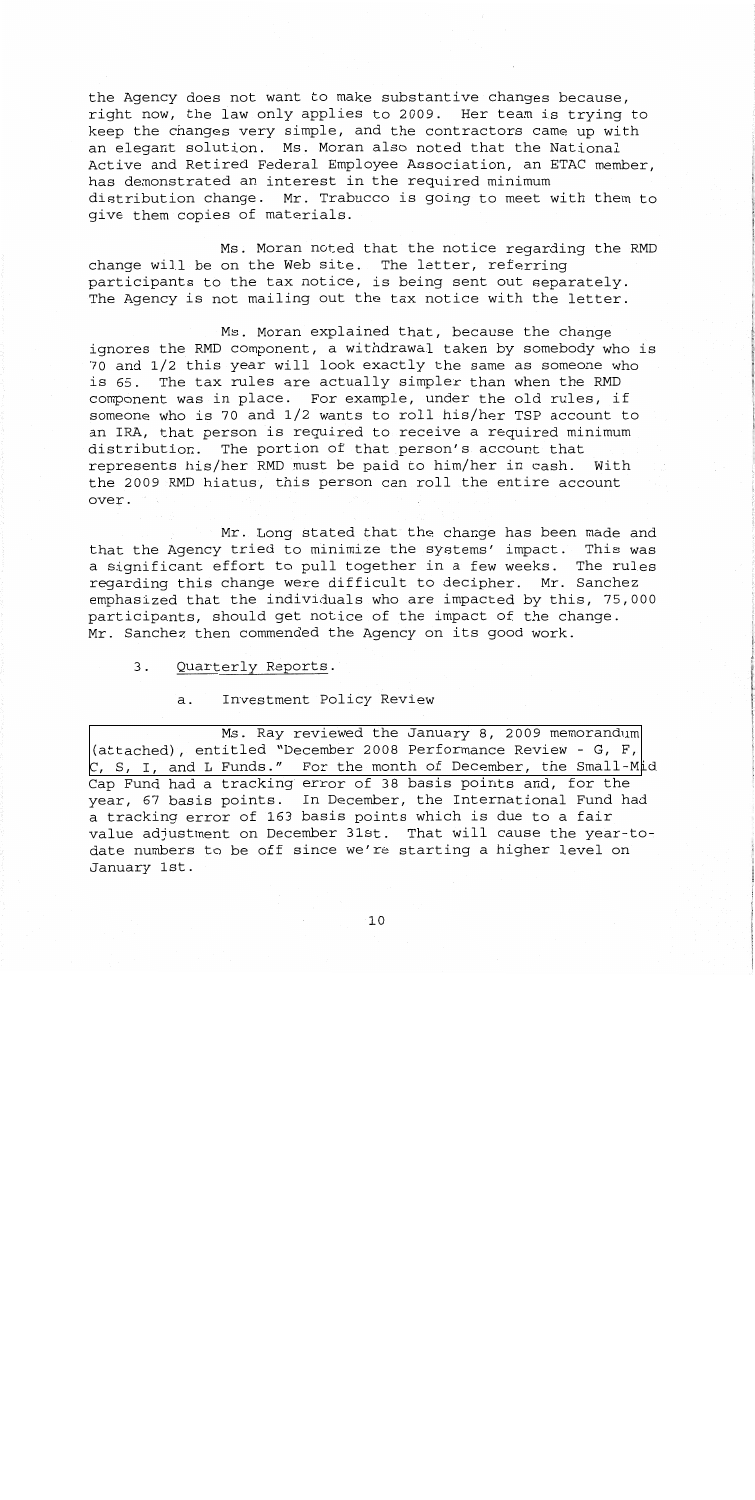Year-to-date, there is a tracking error of 110 basis points in the International Fund, and this is a result of the tax effect for the index and the fair value adjustment. The Fixed Income Fund had a tracking error of 17 basis points for the year. This is a result of sampling.

The trading costs in the I Fund were high again this month and were 34 basis points. This is because the I Fund's order is received when the markets are closed, and hours pass before it can be executed. The volatility in the markets is affecting trading costs. Overall for the year, trading costs are relatively low.

Ms. Ray noted that the G Fund will pay 2.13 percent in January. The yield curve continues to flatten. Just a few months ago, the ten-year rate was at 3.95, and it was 2.21 at the end of the year. The 30-year bond was at 4.37, and, by year end, it fell all the way to 2.68. Chairman Saul commented that the G Fund's risk-free rate is a good deal for participants.

December 1st was the worst first day of any December, but stocks rebounded throughout the month. The S and C Funds were up for the first time since August. The I Fund was actually up for the first time since May. After being up 3.3 percent in November, the F Fund was up 3.73 percent in December. Two good months for the F Fund.

In December, credit conditions improved. The corporate bonds part of the index was up 6.8 percent and long corporates were up 14 percent. That caused the big drop in the 30-year rate, in addition to the fact that credit was improving. Commercial mortgage-backed securities were up 17 percent but asset-backed securities remained weak and fell 0.6 percent for the month.

Year-to-date, the C, S and I Funds were only positive for four months in 2008, and, had negative returns for the year. Despite returning eight percent in December, due to the Dollar Index, the I Fund fell **42** percent across the year. It is the first time that the I Fund underperformed the S Fund since 2003, and the first time it under-performed the C Fund since 2001. Strong S and I Fund returns pulled up the L Funds, and all L Funds, except the L Income Fund, outperformed the C Fund for the month of December. Year-to-date, the L Funds all outperformed the C, S and I Funds.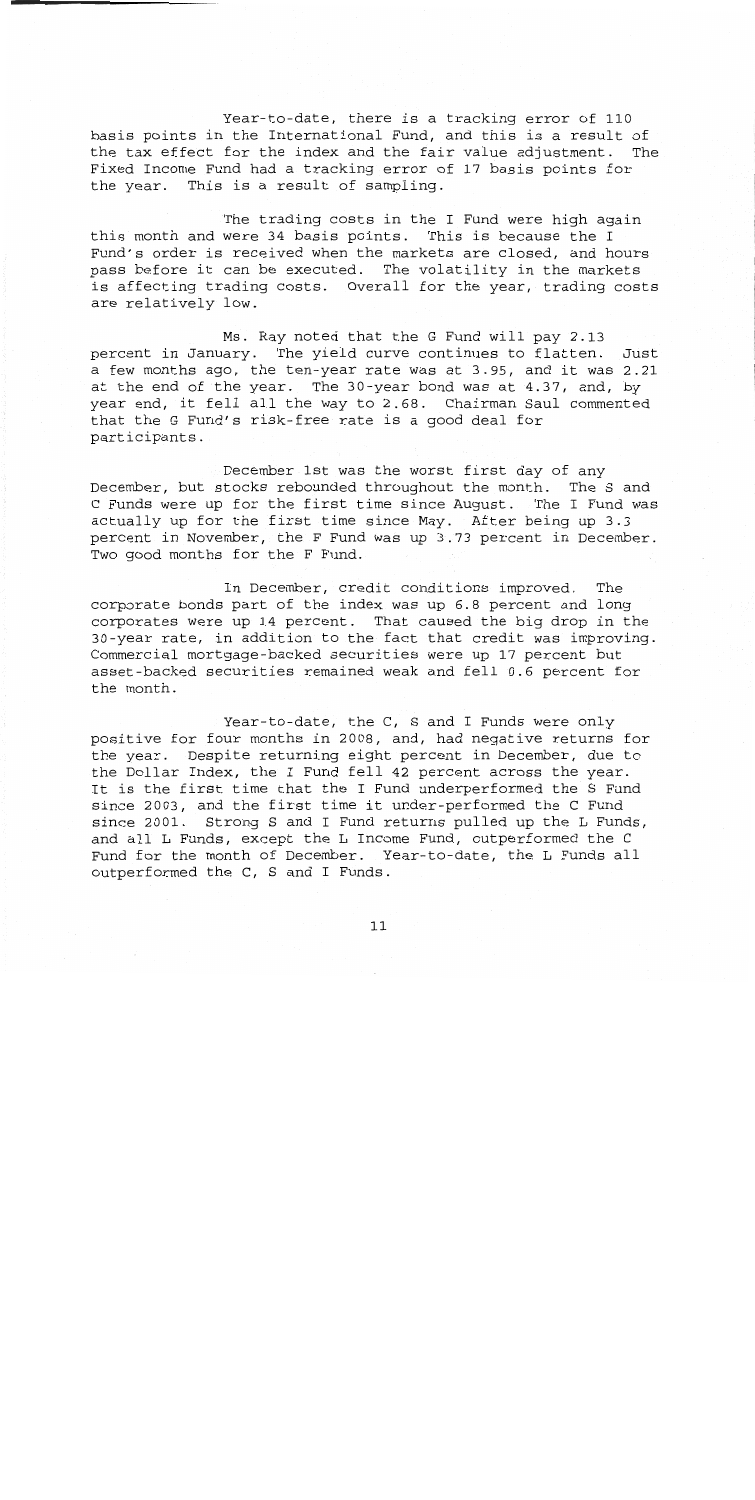After this discussion, the members made, seconded, and adopted the following resolution by unanimous vote:

## RESOLUTION

WHEREAS the Federal Employees' Retirement System MHEREAS the Federal Employees' Retirement System<br>Act of 1986, as amended (5 U.S.C. § 8401 et seq.) provides that the Board members shall establish policies for the investment and management of the Thrift Savings Fund (5 U.S.C. § 8472(f) (1) and (2)) ; and

WHEREAS the Board members at this meeting have reviewed the investment performance and investment policies of the Government Securities Investment Fund, the Fixed Income Index Investment Fund, the Common Stock Index Investment Fund, the Small Capitalization Stock Index Investment Fund, and the International Stock Index Investment Fund; and

WHEREAS the Board members are satisfied with the investment performance and investment policies of these Funds;

NOW THEREFORE BE IT RESOLVED that the current investment policies for the Government Securities Investment Fund, the Fixed Income Index Investment Fund, the Common Stock Index Investment Fund, the Small Capitalization Stock . Index Investment Fund, and the International Stock Index Investment Fund are affirmed without change.

Ms. Ray said that an independent audit of Barclays' proxy votes showed no exceptions during the third quarter.

Overall, the markets were calmer in December and there was a sharp decline in interfund transfer activity. Both the L Fund balances and the number of participants investing in the L Funds increased for the first time since September. Mr. Long emphasized that it is significant that the Plan is starting to see participants trickle back into the L Funds.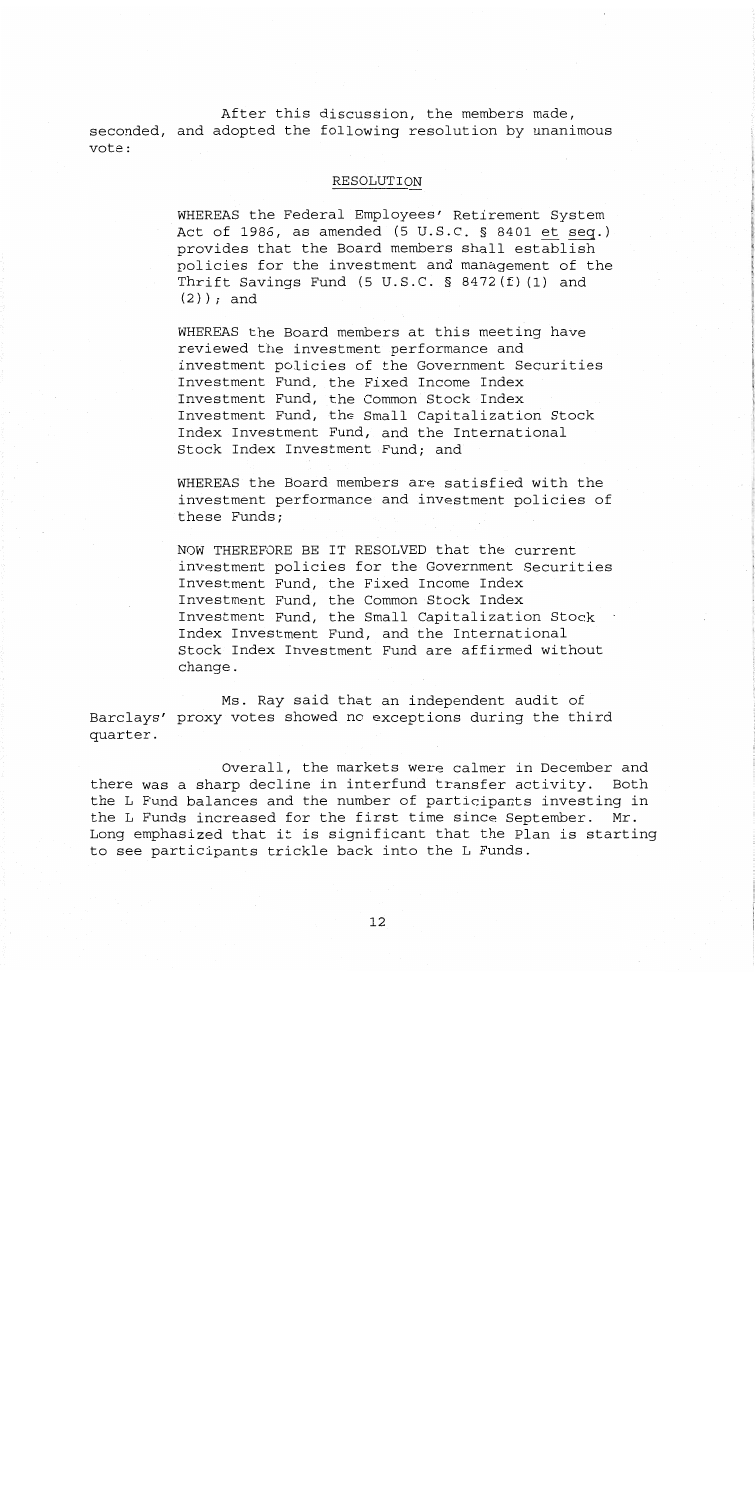# b. Vendor Financial Reports

Mr. Petrick asked if the Board members had any [questions regarding the January 8, 2009 memorandum \(attached\)](http://www.frtib.gov/pdf/minutes/MM-2009Jan-Att4quartassessment.pdf)  entitled "Ouarterly Financial Assessment of TSP's Primary Vendors - January 2009." This is an off-quarter review, and the next time the Board reviews vendor financials, it will go through each of the companies individually. Mr. Petrick noted that, because Active Network is a closely-held company, the Board will review its report in the closed session. The Board had no questions.

#### MetLife Annuity Report  $\mathsf{C}$ .

Mr. Petrick then reviewed the January 5, 2009 [memorandum \(attached\) entitled "Protections Provided by State](http://www.frtib.gov/pdf/minutes/MM-2009Jan-Att5protection.pdf)  Insurance Guaranty Funds to TSP Participant Purchasing Annuities." At the last Board meeting, Mr. Whiting requested a memorandum regarding the operation of the state insurance guaranty funds which provide backup to the annuities that the Agency purchases from MetLife for retired TSP participants. Eligible participants can use all or part of their account to purchase an annuity, and the Agency's current annuity provider is MetLife.

The state guaranty funds are set-up by law in every state, the District of Columbia and Puerto Rico. Each insurance company licensed to do business in a state must contribute to that state's guaranty fund in the various amounts established by the laws of that particular state. The state guaranty fund then provides a backup should an insurance company doing business in that state fail. The amount of coverage varies from state to state. The typical coverage provided is \$100,000. Chairman Saul asked what the average amount of a TSP participant's annuity is and whether \$100,000 would cover most people. Approximately 4,700 people have purchased MetLife annuities. Mr. Petrick believes that most annuities exceed \$100,000. Currently the annuity program is lightly-used because CSRS retirees have a complete defined benefit annuity. Mr. Whiting also expressed an interest in knowing the net present value of the average annuity. Ms. Moran noted that that figure is likely a MetLife figure. Mr. Petrick and Ms. Moran are going to look more into this issue.

Mr. Petrick clarified the coverage amount is based on the state in which a person resides - not where the company is incorporated. Mr. Petrick also emphasized that his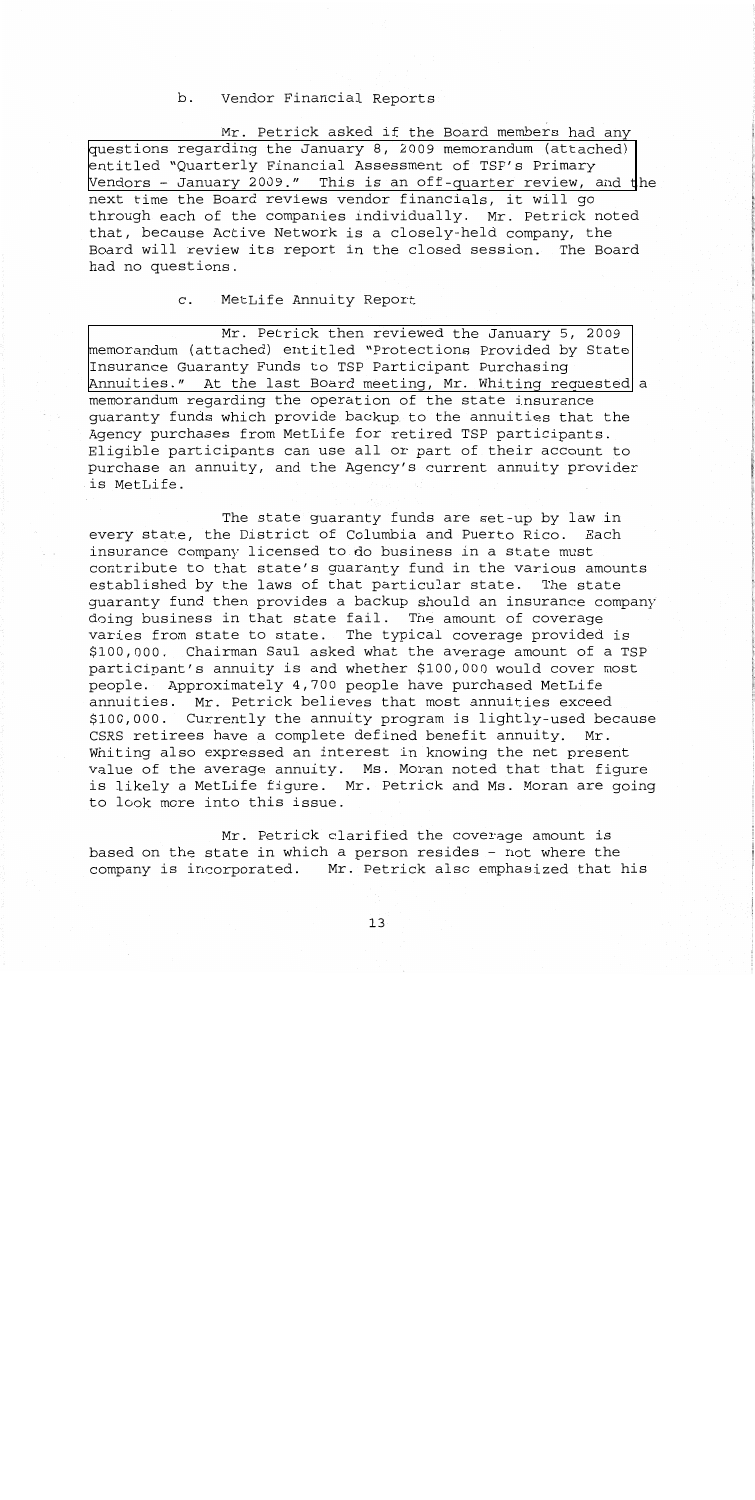group could not find any record in the last several years where a life insurance or annuity provider had failed. The failures which people have heard about have been casualty insurance companies. The life insurance industry appears relatively sound.

Additionally, the Agency limits competition to those vendors having the highest ratings and the highest amount of assets. This is one reason why MetLife has been a very strong competitor in each procurement process. As added protection, the Agency also requires the insurance company to be licensed to do business in each of the 50 states and the District of Columbia. This means that the protections of the state guaranty funds are available as an added-guarantee - not a **100%** guarantee. Mr. Whiting asked whether MetLife and its competitors are licensed to do business in U.S. territories such Puerto Rico and Guam. The team agreed to look at this as part of the next RFP process.

4. Audit of Computer Access and Technical Security Controls.

Mr. Long noted that in Fiscal Year 2007, the Department of Labor performed an audit on secure access and technical controls, and the Department of Labor performed a follow-up to this audit in 2008. This audit and report were provided to Board members. These two-reports represent the final reports from last year's work and will be discussed by the Department of Labor in February. Mr. Petrick noted that this was very IT-intensive program and then turned the conversation over to Mr. Hagerty.

Mr. Hagerty noted that he is very pleased with the progress that his team has made and continues to make in the IT security area. Mr. Hagerty introduced Mr. Troy Poppe, the IT Security Program Manager. Mr. Poppe has significant expertise from both the private and public sector and is doing exceptional work under Mr. Roy Friend, the Deputy CIO for Operations. Mr. Poppe is working to go well-beyond the audit findings and stay ahead of the curve on challenges and IT security initiatives that continue to come downstream.

The Agency had two angles of attack as far as IT security. There is a strategic angle which includes items encompassed in the data center modernization. Many of the audit findings reference server configuration and other related issues, and these will be handled by the modernization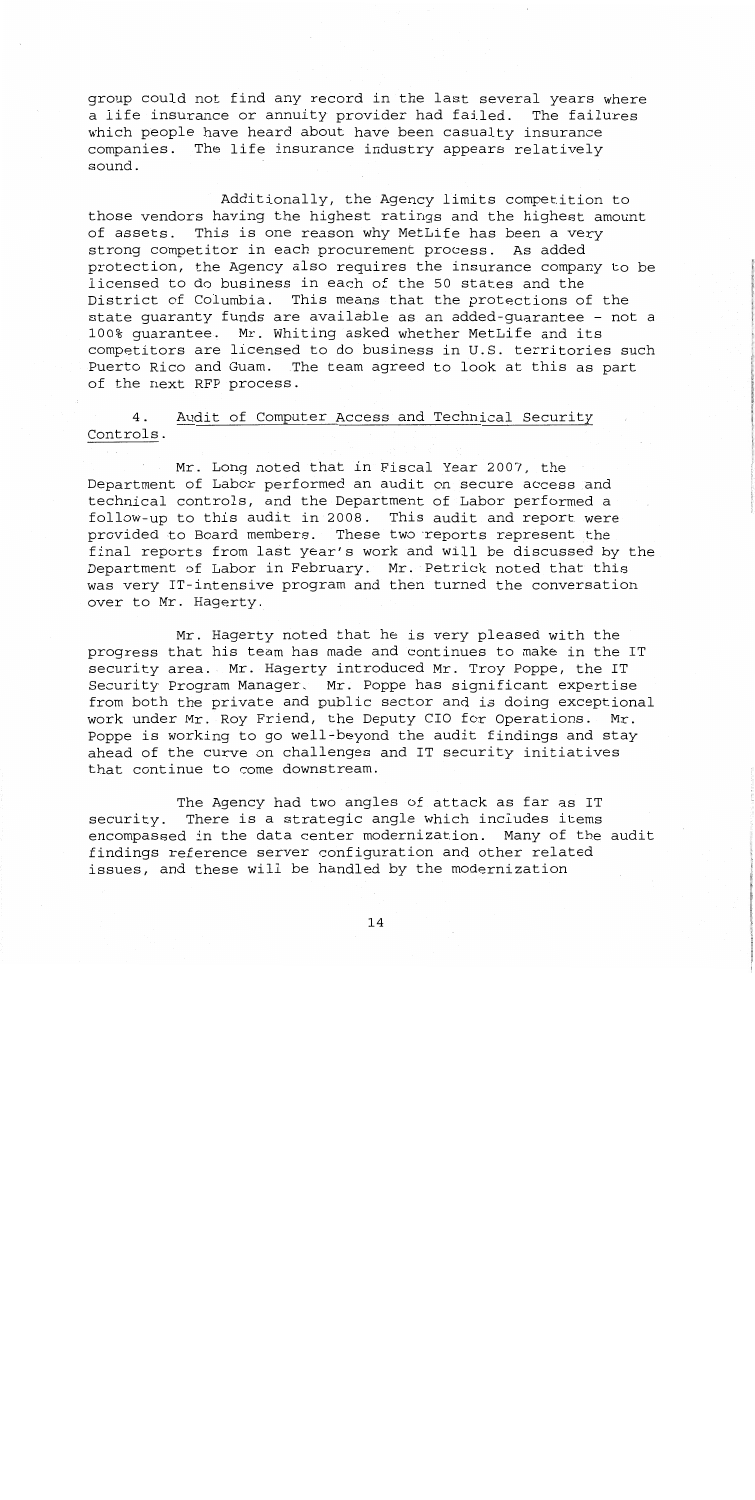initiative during which the Agency will move from the old server infrastructure to the new virtualized server infrastructure. The audit finings are excellent fodder for the Agency to take forward and establish configuration and security settings. This will include, among other items, encryption for both data at rest and data in motion.

Mr. Hagerty's group has taken on a number of more tactical internal responsibilities. These include emulating the **<sup>1</sup>** auditors and trying to attack the Agency from the inside and outside. Using the same tools that the auditors use, the Agency runs quarterly scans against the system. The Agency also has a very comprehensive security task program in place. The Agency has Microsoft I1 patches which come out every week.

1

The Agency made significant procurements at the end of fiscal year **2008.** These purchases include software that will support not only the TSP mainframe environment but also the new Web site initiative. Mr. Hagerty commented that, in the developing the new Web site, the Agency will be developing security and logging-in procedures similar to those used by some of the Agency's contemporaries. Mr. Hagerty noted that the Agency will hold-off on these developments and related investments in time and resources until the Agency is working in its new Web environment. The new features will be rolled into the new capabilities. Mr. Hagerty noted that from an IT and operations perspective, the Agency has gone to great lengths to mitigate any near term challenges.

Another audit finding which has been improved is the Agency's continuity of operations. The Agency has infrastructure-related continuity of operations plans in place, and has a primary and backup data center. Mr. Hagerty noted that his team is starting to shift its focus towards the business unit capabilities in the accounting group. For example, if there was a crisis, it is important to make sure that the accountants can do their jobs and make investments.

Mr. Hagerty closed his report by noting that Ms. Susan Smith had made substantial headway over the past years in the area of configuration management QA. She has put a great program in place on the software application side. This program has controls and is auditable. Mr. Roy Friend is doing the same on the systems side. As Mr. Hagerty's team introduces changes to the system's controls and configurations, they go through a tracking and approval process. These changes are auditable, trackable, and Mr. Hagerty's team is able to introduce quality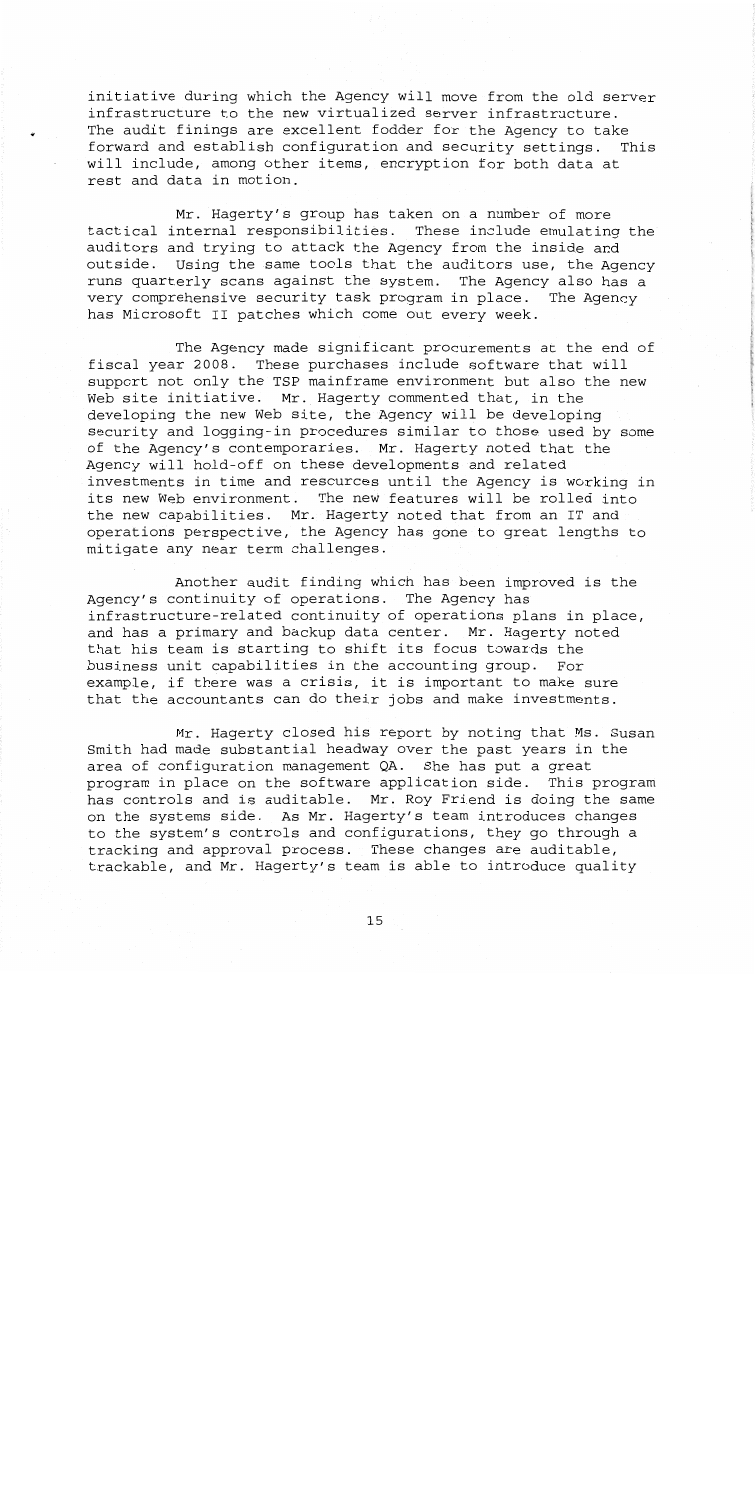assurance, configuration management and some discipline into the process.

Mr. Petrick explained that the date on the report is based upon when the Department of Labor begins its work. The receipt of the final report was January 7th.

Chairman Saul noted that the report lists 25 vulnerabilities, down from 67 and asked what the 25 vulnerabilities are like now. Mr. Hagerty noted that the number would be down some because of longer-term fixes to the Pittsburgh site which are associated with the data center modernization. Mr. Petrick noted that there are two parts of the report - one is for closed session and one is for open. The report listing particular vulnerabilities is for the closed session.

Chairman Saul then asked Mr. Hagerty to discuss the upcoming data center move. Mr. Hagerty noted that they were able to get contracts finalized for the new site. The cage is built and the power is on. New equipment is on the deck at the new facility. Over the weekend of February 14th, President's Day weekend, the Agency will be moving **a** mainframe-storage, area network and servers. On Monday, February 16th, the systems should be operational. Mr. Hagerty's team needs the three-day weekend because there are any number of risks associated with moving sensitive equipment.

If something were to happen during the move, Mr. Hagerty's team has a series of go/no-go decisions, and, if there is a failure, the equipment will be brought back and put back in place. If there was a real problem, Pittsburgh would be used as a backup site, and there will be other equipment on standby on the floor. The mainframes purchased at the end of fiscal year 2007 are in the current, primary backup data center. The primary mainframe will be relocated. The Pittsburgh site could be up and running in six hours, and the Web site would be up and running in 10 to 12 hours. Mr. Hagerty noted the data center move and the broader modernization program are linked to improving the Agency's security and his group's intent is to complete this process in 2009, but some elements may carry over into 2010.

Mr. Long noted that the intent of the February meeting is to allow the Board members to visit Serco headquarters and then visit the new data center. Chairman Saul noted that if Mr.